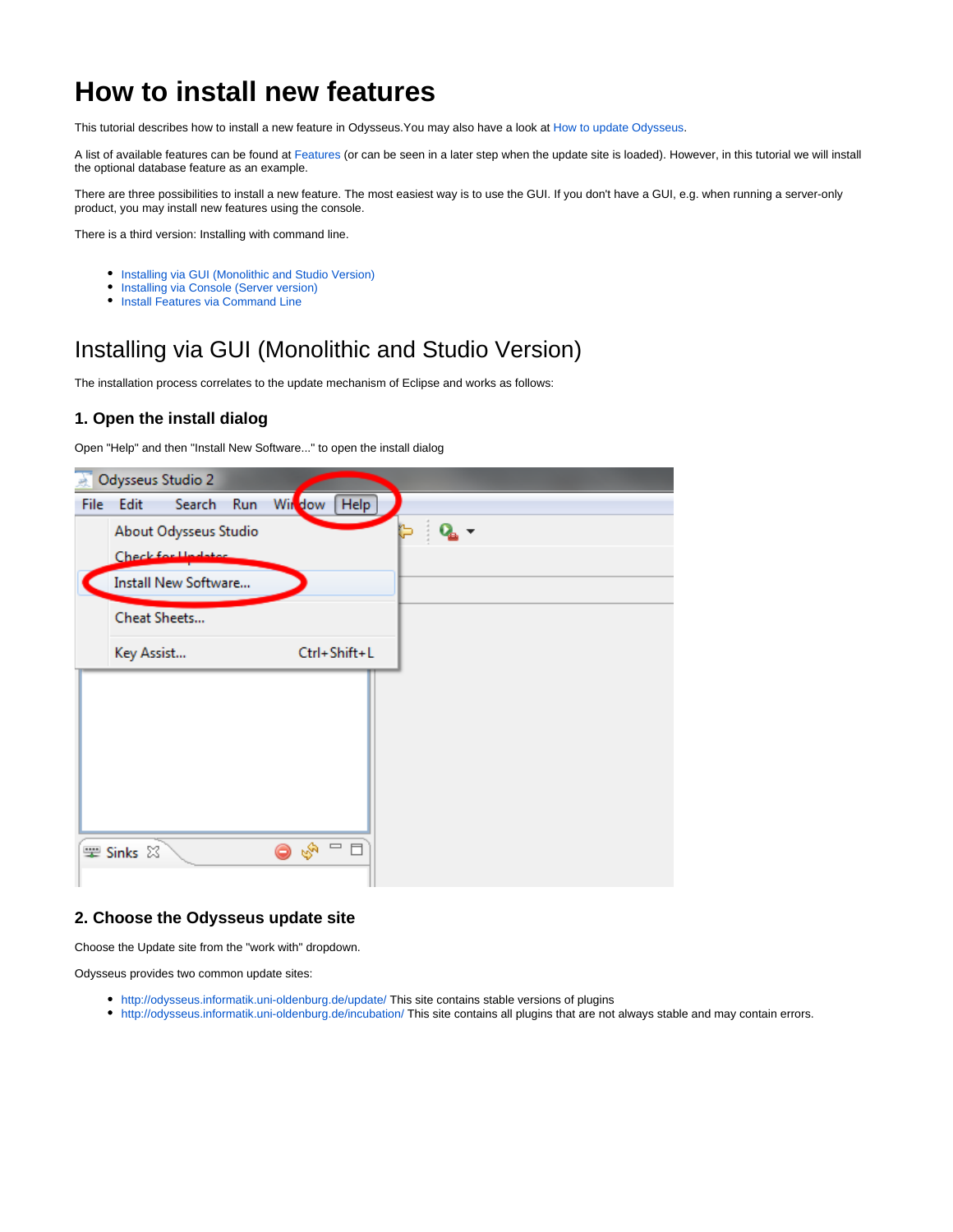| $\overline{\mathbb{A}}$ Install                                                                                                               | $\Box$<br>$\mathbf x$                                               |
|-----------------------------------------------------------------------------------------------------------------------------------------------|---------------------------------------------------------------------|
| <b>Available Software</b><br>Select a site or enter the location of a site.                                                                   |                                                                     |
| Work with<br>type or select a site<br>type or select a site<br>--All Available Sites--<br>http://odysseus.informatik.uni-oldenburg.de/update/ | ۰<br>Add<br>Sites" peferences.                                      |
| type filter<br>Name<br>(i) There is no site selected.<br>$\blacksquare$                                                                       | Version                                                             |
|                                                                                                                                               |                                                                     |
| Select All<br><b>Deselect All</b><br>Details                                                                                                  | $\Delta$                                                            |
| Show only the latest versions of available software<br>Group items by category                                                                | Hide items that are already installed<br>What is already installed? |
| Show only software applicable to target environment<br>Contact all update sites during install to find required software                      |                                                                     |
|                                                                                                                                               | Cancel<br>$<$ Back<br>Next ><br>Finish                              |

Remark: There is another update site, from one member of the Odysseus team:<https://www.kuka.cc/software/odysseus/>

### **3. Choose the features**

You should now see all available features. If you choose the options "Group items by category", the features are categorized into two groups: "Odysseus" and "Product Definitions". The first one holds all additional features that can be installed. So, at this point you should choose the features you want to install. In our example, we choose the "Database Feature". Press "Next".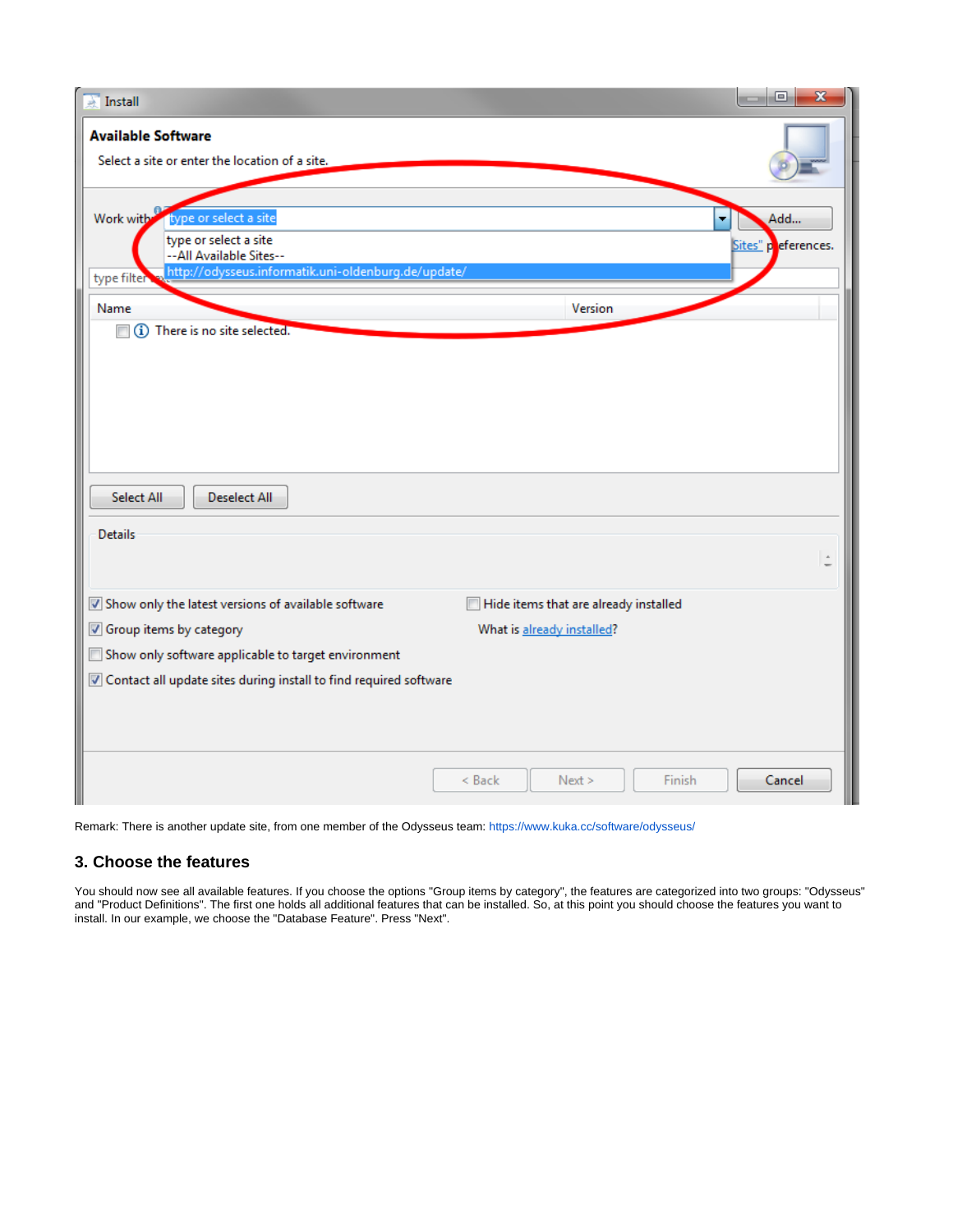| Install                                                                                                                              | Θ.<br>x                                                                        |  |  |  |
|--------------------------------------------------------------------------------------------------------------------------------------|--------------------------------------------------------------------------------|--|--|--|
| <b>Available Software</b>                                                                                                            |                                                                                |  |  |  |
| Check the items that you wish to install.                                                                                            |                                                                                |  |  |  |
|                                                                                                                                      |                                                                                |  |  |  |
|                                                                                                                                      |                                                                                |  |  |  |
| http://odysseus.informatik.uni-oldenburg.de/update/<br>Work with:                                                                    | Add                                                                            |  |  |  |
|                                                                                                                                      | Find more software by working with the "Available Software Sites" preferences. |  |  |  |
|                                                                                                                                      |                                                                                |  |  |  |
| type filter text                                                                                                                     |                                                                                |  |  |  |
| Name                                                                                                                                 | ▲<br>Version                                                                   |  |  |  |
| △ <b>■ 000 Odysseus</b>                                                                                                              |                                                                                |  |  |  |
| Admission Control Feature                                                                                                            | 1.0.0.13965-1--cCmyep24_76                                                     |  |  |  |
| <b>Benchmark Feature</b>                                                                                                             | 1.0.0.13965                                                                    |  |  |  |
| <b>ED</b> CEP Feature                                                                                                                | 1.0.0.13965                                                                    |  |  |  |
| <b>Example 2</b> CEP Studio Feature                                                                                                  | 1.0.0.13965                                                                    |  |  |  |
| <b>Context Feature</b>                                                                                                               | 1.0.0.13965                                                                    |  |  |  |
| <b>B</b> Core Client Feature                                                                                                         | 1.0.0.13965                                                                    |  |  |  |
| <b>Core Feature</b>                                                                                                                  | 1.0.0.13965<br>Ξ                                                               |  |  |  |
| <b>Database Feature</b>                                                                                                              | 1.0.0.13965                                                                    |  |  |  |
| <b>DataDictionary FileStore Feature</b>                                                                                              | 1.0.0.13965                                                                    |  |  |  |
| <b>B</b> $\oplus$ DataDictionary Memory Feature                                                                                      | 1.0.0.13965                                                                    |  |  |  |
| <b>DWD</b> Feature                                                                                                                   | 1.0.0.13965                                                                    |  |  |  |
| Executor over Webservice - Client Feature                                                                                            | 1.0.0.13965                                                                    |  |  |  |
| <b>B</b> Latency Feature                                                                                                             | 1.0.0.13965                                                                    |  |  |  |
| <b>B</b> Mining Feature                                                                                                              | 1.0.0.13965                                                                    |  |  |  |
| <b>Q</b> B Odysseus Studio Feature                                                                                                   | 1.0.0.13965-7D7T78cLUK--BcMAGIAiIg5JS                                          |  |  |  |
| <b>Protbuf Feature</b>                                                                                                               | 1.0.0.13965                                                                    |  |  |  |
| <b>Prototyping Feature</b>                                                                                                           | 1.0.0.13965                                                                    |  |  |  |
| <b>AB</b> Relational Feature                                                                                                         | 1.0.0.13965                                                                    |  |  |  |
| <b>B</b> Scai Feature                                                                                                                | 1.0.0.13965                                                                    |  |  |  |
| <b>B</b> $\bigoplus$ Scheduling Feature                                                                                              | 1.0.0.13965                                                                    |  |  |  |
| <b>B</b> Securitypunctuation Feature                                                                                                 | 1.0.0.13965                                                                    |  |  |  |
|                                                                                                                                      |                                                                                |  |  |  |
| 1 item selected<br>Select All<br><b>Deselect All</b>                                                                                 |                                                                                |  |  |  |
| <b>Details</b>                                                                                                                       |                                                                                |  |  |  |
|                                                                                                                                      |                                                                                |  |  |  |
| The database feature allows to connect to databases over JDBC and provides sink and source operators to read and write<br>databases. |                                                                                |  |  |  |
|                                                                                                                                      |                                                                                |  |  |  |
|                                                                                                                                      |                                                                                |  |  |  |
|                                                                                                                                      |                                                                                |  |  |  |

### **4. Check dependencies**

Now, the installation should automatically check all dependencies. There are some features that depend on other features so that the install mechanism tries to resolve this by adding missing features. Finally, all needed features are listed. Press "Next".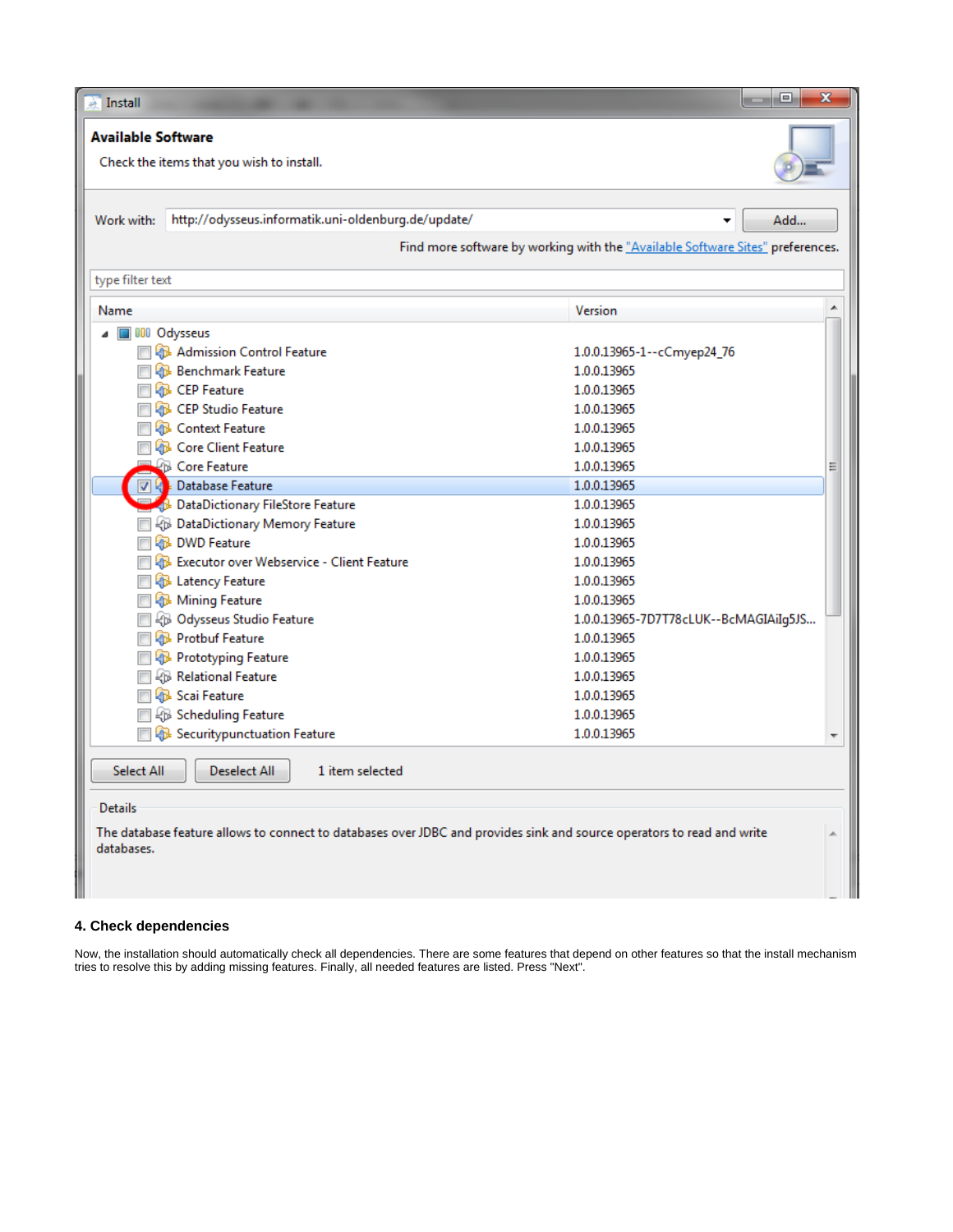| $\overline{\mathbb{R}}$ Install                             |                  | $\Box$ e<br>$\mathbf{x}$                                                                   |
|-------------------------------------------------------------|------------------|--------------------------------------------------------------------------------------------|
| <b>Install Details</b><br>Review the items to be installed. |                  |                                                                                            |
| Name                                                        | Version          | Id                                                                                         |
| <b>Database Feature</b>                                     | 1.0.0.13965      | ${\small \textsf{de.}uniol.} in \textsf{f.} is. odysseus. data base. feature. \textsf{f.}$ |
| $\leftarrow$                                                | $\mathbf{H}$     | Þ.                                                                                         |
| Size: 3,407 KB<br>Details                                   |                  |                                                                                            |
|                                                             |                  | ۸<br>$\overline{\mathcal{R}}$                                                              |
|                                                             | Next ><br>< Back | Finish<br>Cancel                                                                           |

### **5. Installation**

The installation process should now fetches all needed plugins and features from the update site and installs them. Since the features are not signed, you have to confirm the security warning.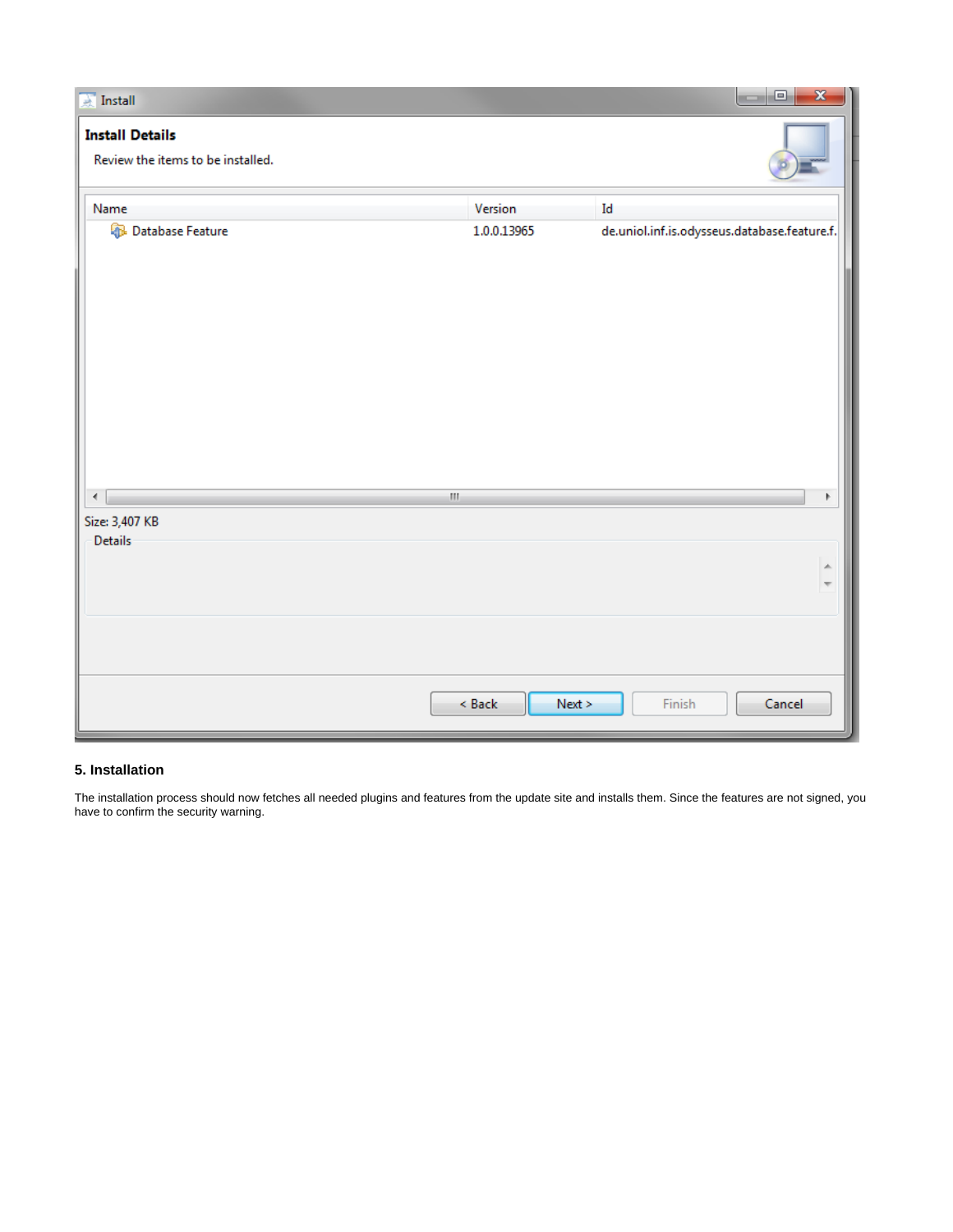

## **6. Restart**

Finally, you have to restart Odysseus. You're done.

| You will need to restart Odysseus Studio 2 for the installation changes to take effect.<br>You may try to apply the changes without restarting, but this may cause errors. |
|----------------------------------------------------------------------------------------------------------------------------------------------------------------------------|
| <b>Restart Now</b><br>Not Now                                                                                                                                              |
| Apply Changes Now                                                                                                                                                          |

## **7. Check installation (optional)**

If you want to check the installation or if you want to know what features are already installed, you can open the "About Odysseus Studio 2" dialog from the "Help" and open "Installation Details".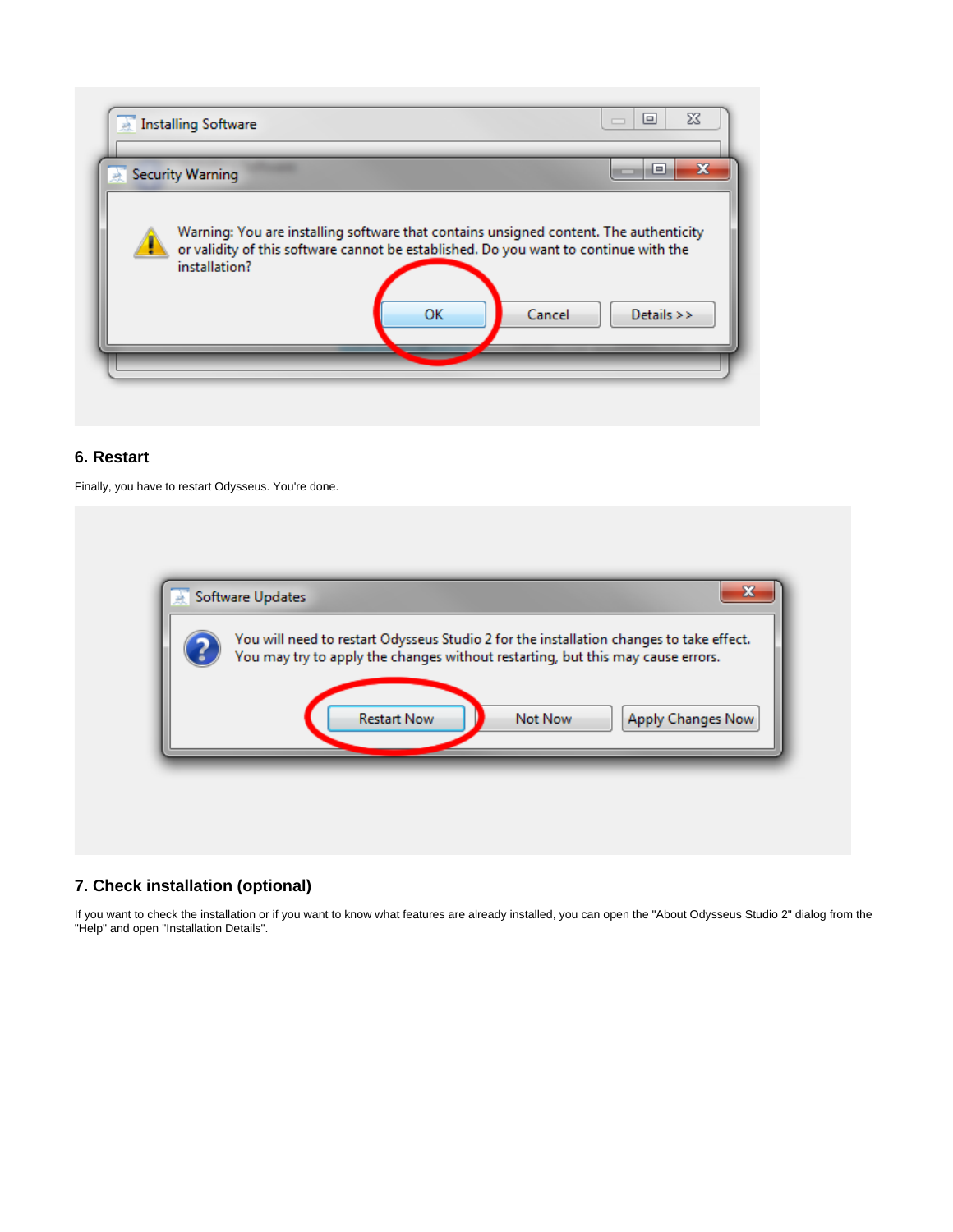

You shold now see all installed featured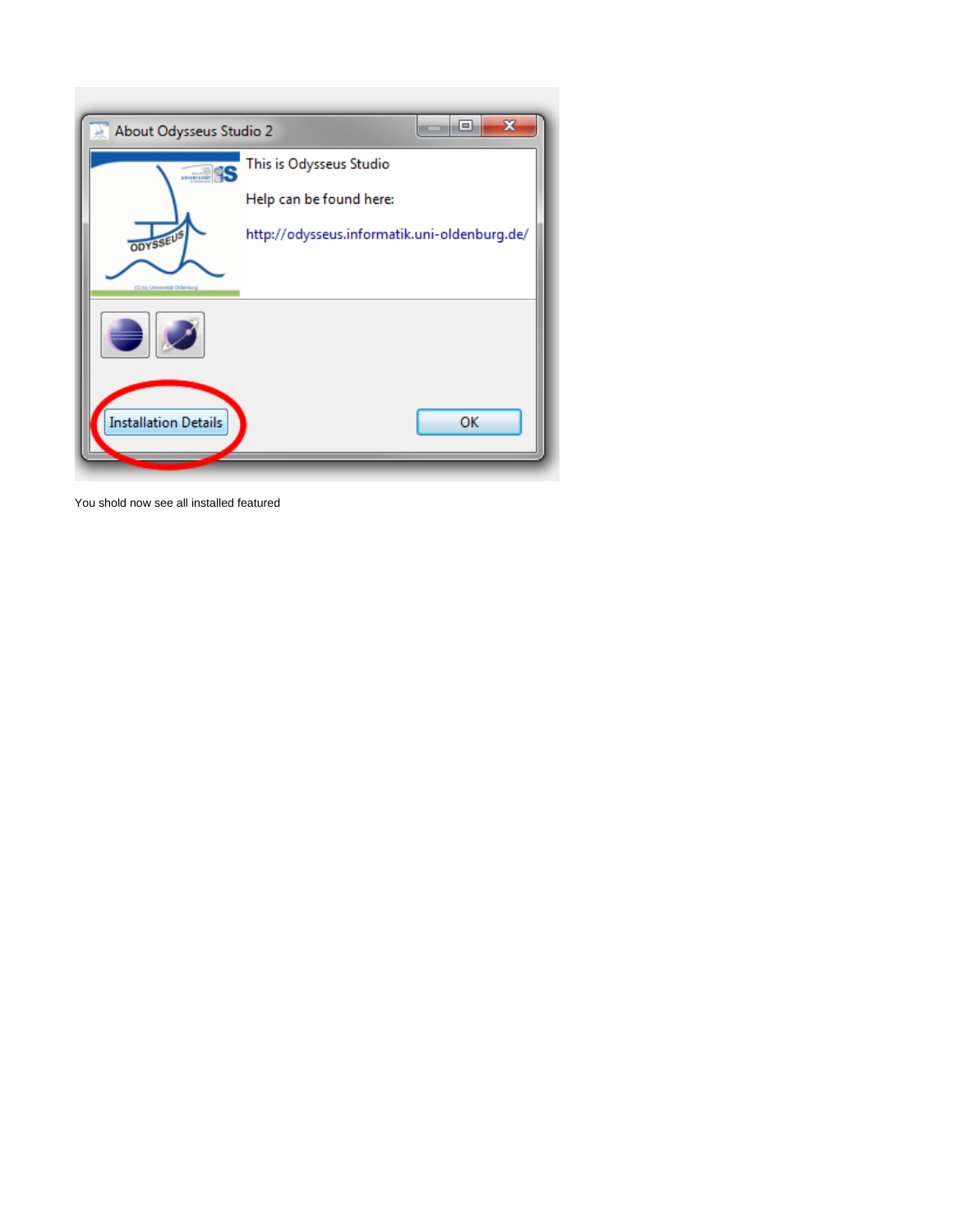| Installed Software   Installation History  <br>Plug-ins<br>Features                                  | Configuration        |                                                                                                                             |
|------------------------------------------------------------------------------------------------------|----------------------|-----------------------------------------------------------------------------------------------------------------------------|
| Name                                                                                                 | Version              | Id                                                                                                                          |
| <b>Database Feature</b><br><b>D D</b> Memory Store Product Feature<br><b>D Q</b> B Odysseus Studio 2 | 1.0.0.13965<br>1.0.0 | de.uniol.inf.is.odysseus.databa<br>1.0.0.13965-77 -- cC de.uniol.inf.is.odysseus.produc<br>de.uniol.inf.is.odysseus.studio. |
| ¢<br>$\mathbf{H}$                                                                                    |                      | Þ                                                                                                                           |
|                                                                                                      |                      |                                                                                                                             |

## <span id="page-6-0"></span>Installing via Console (Server version)

**Remark**: It is also possible to use [Odysseus Script](https://wiki.odysseus.informatik.uni-oldenburg.de/display/ODYSSEUS/Odysseus+Script) to install new features. [\(#REQUIRED](https://wiki.odysseus.informatik.uni-oldenburg.de/display/ODYSSEUS/Features+and+Updates))

If you don't have a GUI, you can install new features using the console.

There are different commands you may use.

## **List installed features**

The command "**installedFeatures**" lists all features that are currently installed. Simply enter the command into the OSGi console like here: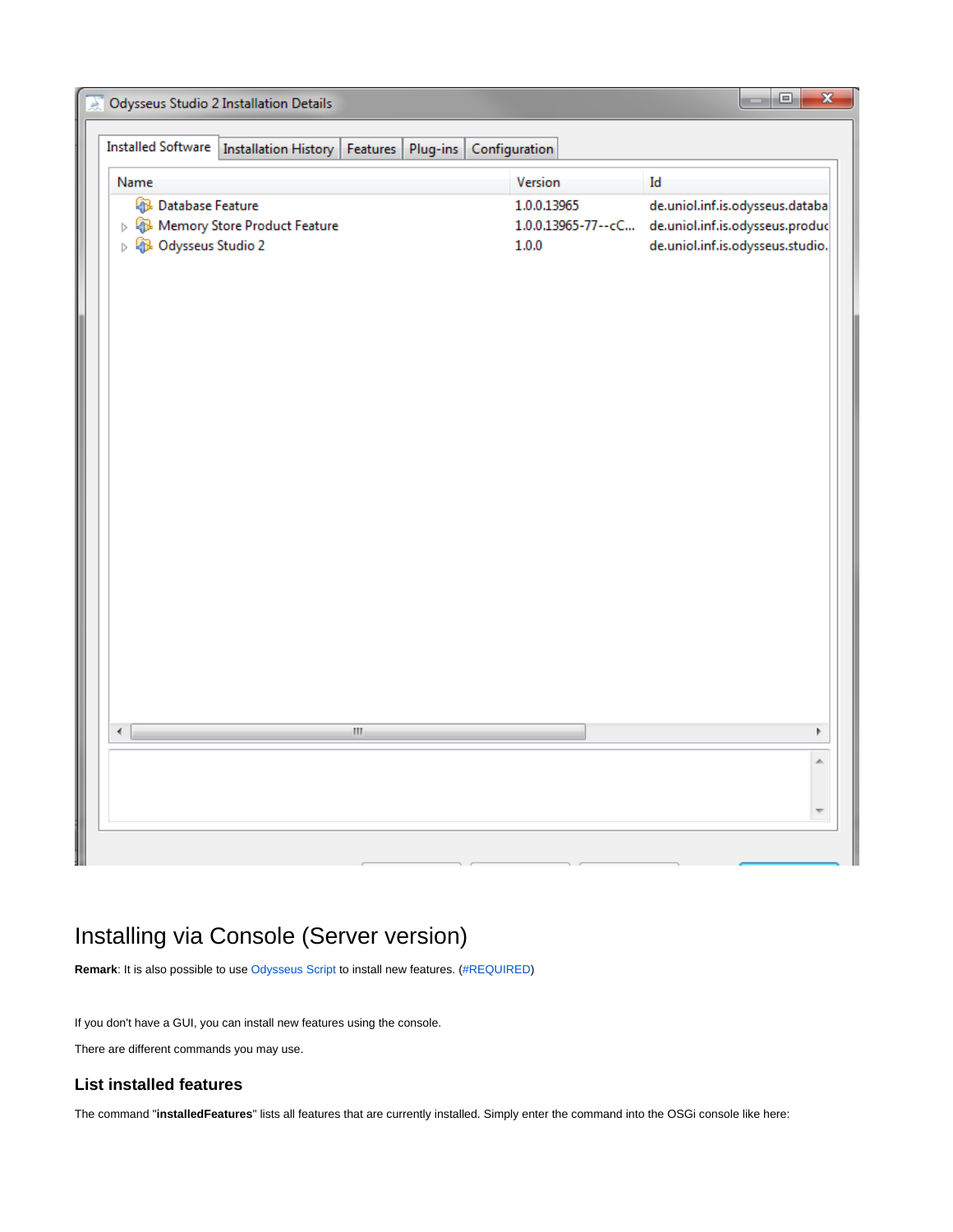

#### **List installable features**

You may also ask which features can be installed for Odysseus. Keep in mind that you need an internet connection, so that the programm may fetch the data from the Odysseus update site.

The command you may use is "**installableFeatures**", which looks as follows:

essi) installablePeatures<br>
188838 INFO reatureUpdateUtility - Starting task ... - de.uniol.inf.is.odysseus.updater.PeatureUpdateUtility4.begin1a<br>
3KCReatureUpdateUtility4.java-1322<br>
188649 INFO reatureUpdateUtility4.hegiti

It will fetch some data from the update site and finally prints a list of installable features (already installed features are not shown).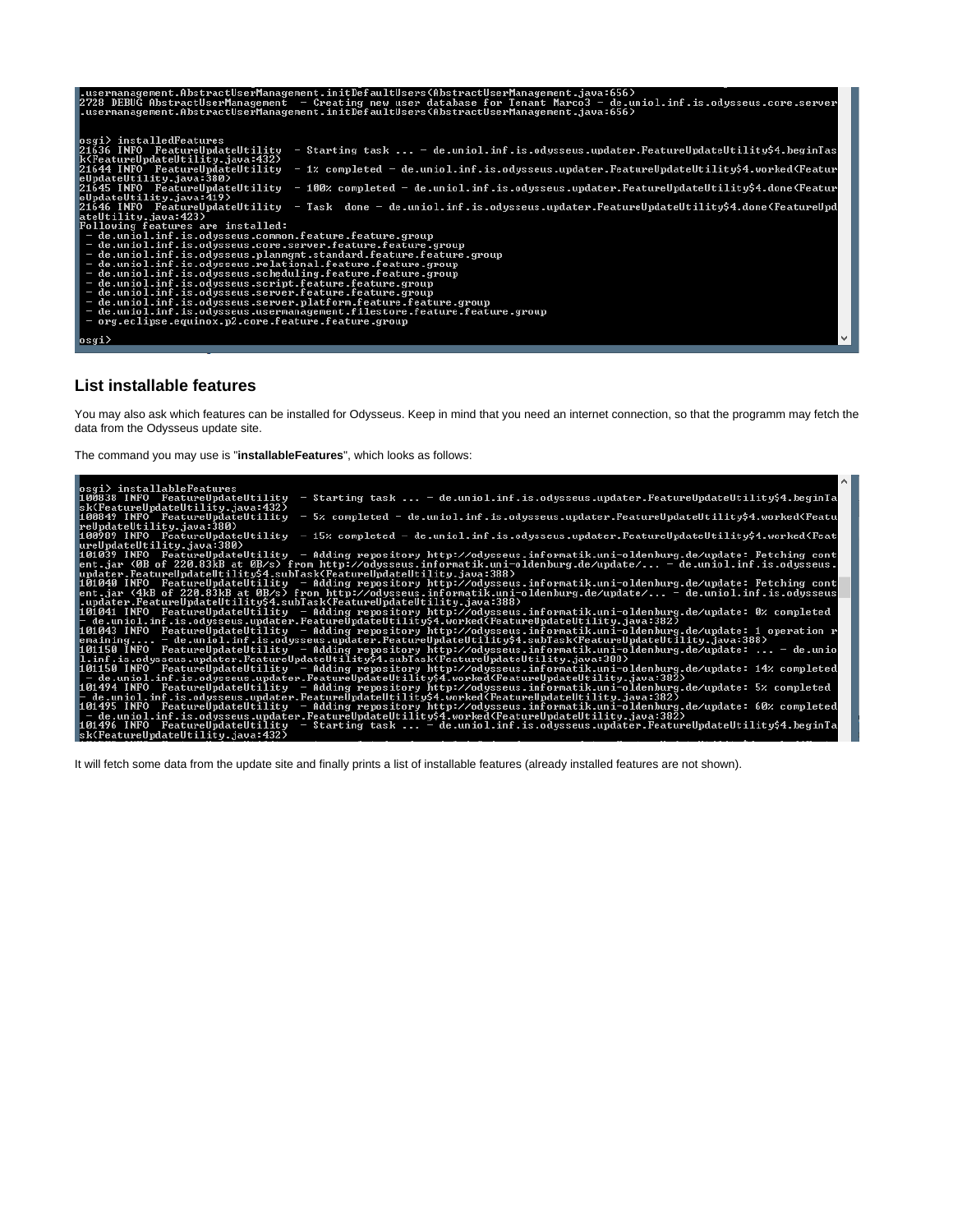| <b>reupdateutility.java:4172</b><br>101530 INFO  FeatureUpdateUtility  — Task  done — de.uniol.inf.is.odysseus.updater.FeatureUpdateUtility\$4.done(FeatureUp |
|---------------------------------------------------------------------------------------------------------------------------------------------------------------|
| dateUtility.java:423)                                                                                                                                         |
| Following installable were found in the update site:                                                                                                          |
| $-$ de.uniol.inf.is.odysseus.ac.feature.feature.group                                                                                                         |
| - de.uniol.inf.is.odysseus.ac.reaction.standard.feature.feature.group -                                                                                       |
| - de.uniol.inf.is.odysseus.action.feature.feature.group                                                                                                       |
| - de.uniol.inf.is.odysseus.benchmark.feature.feature.group                                                                                                    |
| - de.uniol.inf.is.odysseus.cache.feature.feature.group                                                                                                        |
| - de.uniol.inf.is.odysseus.cep.feature.feature.group                                                                                                          |
| - de.uniol.inf.is.odysseus.cep.studio.feature.feature.group                                                                                                   |
| - de.uniol.inf.is.odysseus.ci.products.client.feature.group                                                                                                   |
| $-$ de.uniol.inf.is.odysseus.ci.products.server.feature.group                                                                                                 |
| - de.uniol.inf.is.odysseus.client.feature.feature.group                                                                                                       |
| - de.uniol.inf.is.odysseus.client.platform.feature.feature.group                                                                                              |
| - de.uniol.inf.is.odysseus.client.studio.feature.feature.group                                                                                                |
| - de.uniol.inf.is.odysseus.context.feature.feature.group                                                                                                      |
| - de.uniol.inf.is.odysseus.costmodel.planmigration.standard.feature.feature.group                                                                             |
| - de.uniol.inf.is.odysseus.database.feature.feature.group                                                                                                     |
| - de.uniol.inf.is.odysseus.database.rcp.feature.feature.group                                                                                                 |
| - de.uniol.inf.is.odysseus.dwd.feature.feature.group                                                                                                          |
| $-$ de.uniol.inf.is.odysseus.evaluation.feature.feature.group                                                                                                 |
| - de.uniol.inf.is.odysseus.keyvalue.feature.feature.group                                                                                                     |
| - de.uniol.inf.is.odysseus.latency.feature.feature.group                                                                                                      |
| - de.uniol.inf.is.odysseus.mining.feature.feature.group                                                                                                       |
| - de.uniol.inf.is.odysseus.monolithic.feature.feature.group                                                                                                   |
| de.uniol.inf.is.odysseus.monolithic.studio.feature.feature.group -                                                                                            |
| - de.uniol.inf.is.odysseus.nmea.feature.feature.group                                                                                                         |
| - de.uniol.inf.is.odysseus.ontology.feature.feature.group                                                                                                     |
| - de.uniol.inf.is.odysseus.plangenerator.feature.feature.group                                                                                                |
| de.uniol.inf.is.odysseus.planmanagement.executor.webservice.client.feature.feature.group -                                                                    |
| de.uniol.inf.is.odysseus.planmanagement.optimization.planadaption.standard.feature.feature.group -                                                            |
| $-$ de.uniol.inf.is.odysseus.priority.feature.feature.group                                                                                                   |
| $-$ de.uniol.inf.is.odysseus.probabilistic.feature.feature.group                                                                                              |
| - de.uniol.inf.is.odysseus.profiling.feature.feature.group                                                                                                    |
| - de.uniol.inf.is.odysseus.prototyping.feature.feature.group                                                                                                  |
| - de.uniol.inf.is.odysseus.pubsub.feature.feature.group                                                                                                       |
| - de.uniol.inf.is.odysseus.rcp.dashboard.feature.feature.group                                                                                                |
| - de.uniol.inf.is.odysseus.scai.feature.feature.group                                                                                                         |
| - de.uniol.inf.is.odysseus.scheduler.slascheduler.feature.feature.group                                                                                       |
| - de.uniol.inf.is.odysseus.security.feature.feature.group                                                                                                     |
| - de.uniol.inf.is.odysseus.securitypunctuation.feature.feature.group                                                                                          |
| - de.uniol.inf.is.odysseus.sensorregistry.feature.feature.group                                                                                               |
| - de.uniol.inf.is.odysseus.sentimentdetection.feature.feature.group                                                                                           |
| - de.uniol.inf.is.odysseus.sparql.feature.feature.group                                                                                                       |
| - de.uniol.inf.is.odysseus.spatial.client.feature.feature.group                                                                                               |
| $-$ de.uniol.inf.is.odysseus.spatial.feature.feature.group                                                                                                    |
| - de.uniol.inf.is.odysseus.studio.feature.feature.group                                                                                                       |
| - de.uniol.inf.is.odysseus.test.feature.feature.group                                                                                                         |
| $-$ de.uniol.inf.is.odysseus.text.feature.feature.group                                                                                                       |
| $-$ de.uniol.inf.is.odysseus.wrapper.feature.feature.group                                                                                                    |
| - de.uniol.inf.is.odysseus.wrapper.protobuf.feature.feature.group                                                                                             |
| - de.uniol.inf.is.odysseus.wsenrich.feature.feature.group                                                                                                     |
|                                                                                                                                                               |
| osgi>                                                                                                                                                         |

The names of the features are the feature ids. Those ids can be used to install them.

### **Install a new feature**

To install a new feature you may use the command "**installFeature <feature id>**". The feature id must be some of the (see above at "List installable features" to get a certain feature id).

Remember that you need a working internet connection.

#### **After installation of the new feature(s), the system will be shut down and restarted automatically!!!**

To install, for example, the database feature, you have to use it's feature id to install it, like in the following example:



The, the installation and update routine will automatically download, install and update all necessary features (aka plugins). After that, a restart is forced.

Tip: Because, every installation leads to a restart, you can combine different features with a comma (attention do not add a space!):

```
installFeature feature1,feature2,feature
```
### **I cannot install new features?**

It can happen that it is not possible to install a feature on the server. The error may look similar to the following: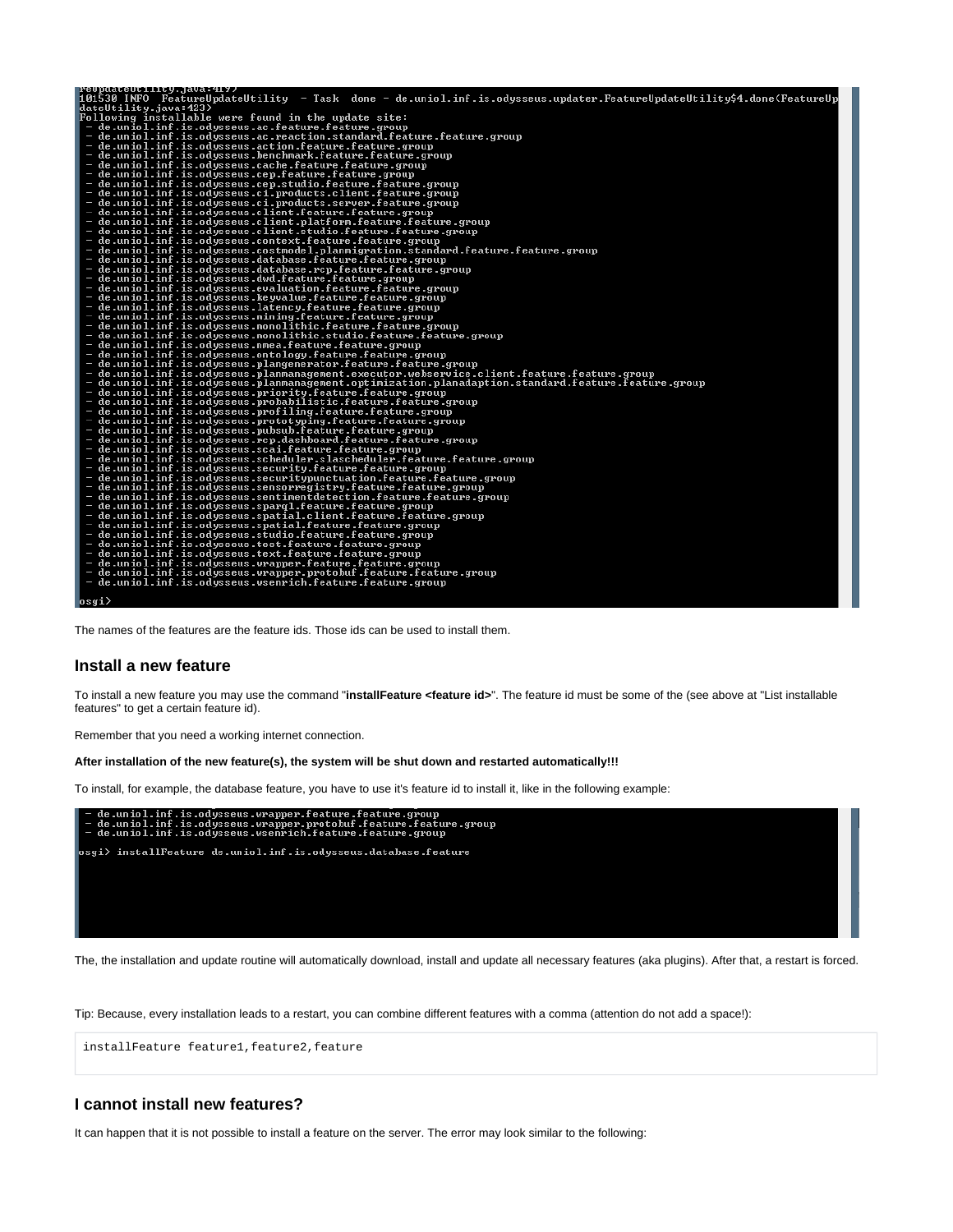10:00:16.283 [Thread-4] INFO de.uniol.inf.is.odysseus.updater.FeatureUpdateUtility - Found following features that will be installed now: 10:00:16.283 [Thread-4] INFO de.uniol.inf.is.odysseus.updater.FeatureUpdateUtility - de.uniol.inf.is. odysseus.spatial.feature.feature.group 10:00:16.283 [Thread-4] INFO de.uniol.inf.is.odysseus.updater.FeatureUpdateUtility - Starting install process... 10:00:16.283 [Thread-4] INFO de.uniol.inf.is.odysseus.updater.FeatureUpdateUtility - Starting task Checking the install request... 10:00:16.284 [Thread-4] INFO de.uniol.inf.is.odysseus.updater.FeatureUpdateUtility - Checking the install request: 100% completed 10:00:16.284 [Thread-4] INFO de.uniol.inf.is.odysseus.updater.FeatureUpdateUtility - Starting task ... 10:00:16.284 [Thread-4] INFO de.uniol.inf.is.odysseus.updater.FeatureUpdateUtility - Calculating requirements and dependencies.: 1% completed 10:00:16.284 [Thread-4] INFO de.uniol.inf.is.odysseus.updater.FeatureUpdateUtility - Calculating requirements and dependencies.: 1% completed 10:00:16.284 [Thread-4] INFO de.uniol.inf.is.odysseus.updater.FeatureUpdateUtility - Calculating requirements and dependencies.: 3% completed 10:00:16.298 [Thread-4] INFO de.uniol.inf.is.odysseus.updater.FeatureUpdateUtility - Calculating requirements and dependencies.: 6% completed 10:00:16.322 [Thread-4] INFO de.uniol.inf.is.odysseus.updater.FeatureUpdateUtility - Calculating requirements and dependencies.: 6% completed 10:00:16.323 [Thread-4] INFO de.uniol.inf.is.odysseus.updater.FeatureUpdateUtility - Cannot complete the request. Generating details.: 6% completed 10:00:16.332 [Thread-4] INFO de.uniol.inf.is.odysseus.updater.FeatureUpdateUtility - Cannot complete the request. Generating details.: 25% completed 10:00:16.333 [Thread-4] INFO de.uniol.inf.is.odysseus.updater.FeatureUpdateUtility - Calculating requirements and dependencies.: 1% completed 10:00:16.333 [Thread-4] INFO de.uniol.inf.is.odysseus.updater.FeatureUpdateUtility - Calculating requirements and dependencies.: 1% completed 10:00:16.333 [Thread-4] INFO de.uniol.inf.is.odysseus.updater.FeatureUpdateUtility - Calculating requirements and dependencies.: 3% completed 10:00:16.346 [Thread-4] INFO de.uniol.inf.is.odysseus.updater.FeatureUpdateUtility - Calculating requirements and dependencies.: 6% completed 10:00:16.369 [Thread-4] INFO de.uniol.inf.is.odysseus.updater.FeatureUpdateUtility - Calculating requirements and dependencies.: 6% completed 10:00:16.370 [Thread-4] INFO de.uniol.inf.is.odysseus.updater.FeatureUpdateUtility - Cannot complete the request. Generating details.: 6% completed 10:00:16.384 [Thread-4] INFO de.uniol.inf.is.odysseus.updater.FeatureUpdateUtility - Cannot complete the request. Generating details.: 25% completed 10:00:16.384 [Thread-4] ERROR de.uniol.inf.is.odysseus.updater.FeatureUpdateUtility - Operation details 10:00:16.384 [Thread-4] DEBUG de.uniol.inf.is.odysseus.planmanagement.executor.standardexecutor. StandardExecutor - Translation done.

If this is the case, you have to update your existing features first with updateFeatures (see [How to update Odysseus](https://wiki.odysseus.informatik.uni-oldenburg.de/display/ODYSSEUS/How+to+update+Odysseus) and then "Update via Console).

## **Update features**

For updating existing features, you should look here: [How to update Odysseus](https://wiki.odysseus.informatik.uni-oldenburg.de/display/ODYSSEUS/How+to+update+Odysseus)

## <span id="page-9-0"></span>Install Features via Command Line

It is possible to install features without starting the product (e.g. to create a docker image with a distinct combination of features), e.g. for Windows:

eclipsec.exe -application org.eclipse.equinox.p2.director -repository https://odysseus.informatik.uni-oldenburg. de/updatesite/odysseus\_all\_new/stable/origin/master/latest/ -installIU de.uniol.inf.is.odysseus.wrapper. rabbitmq.feature.feature.group -destination H:/git/odysseus\_core/odysseus\_dev/products/monolithic/target /products/de.uniol.inf.is.odysseus.studio.product.monolithic/win32/win32/x86\_64 -profile SDKProfile

or for Linux: